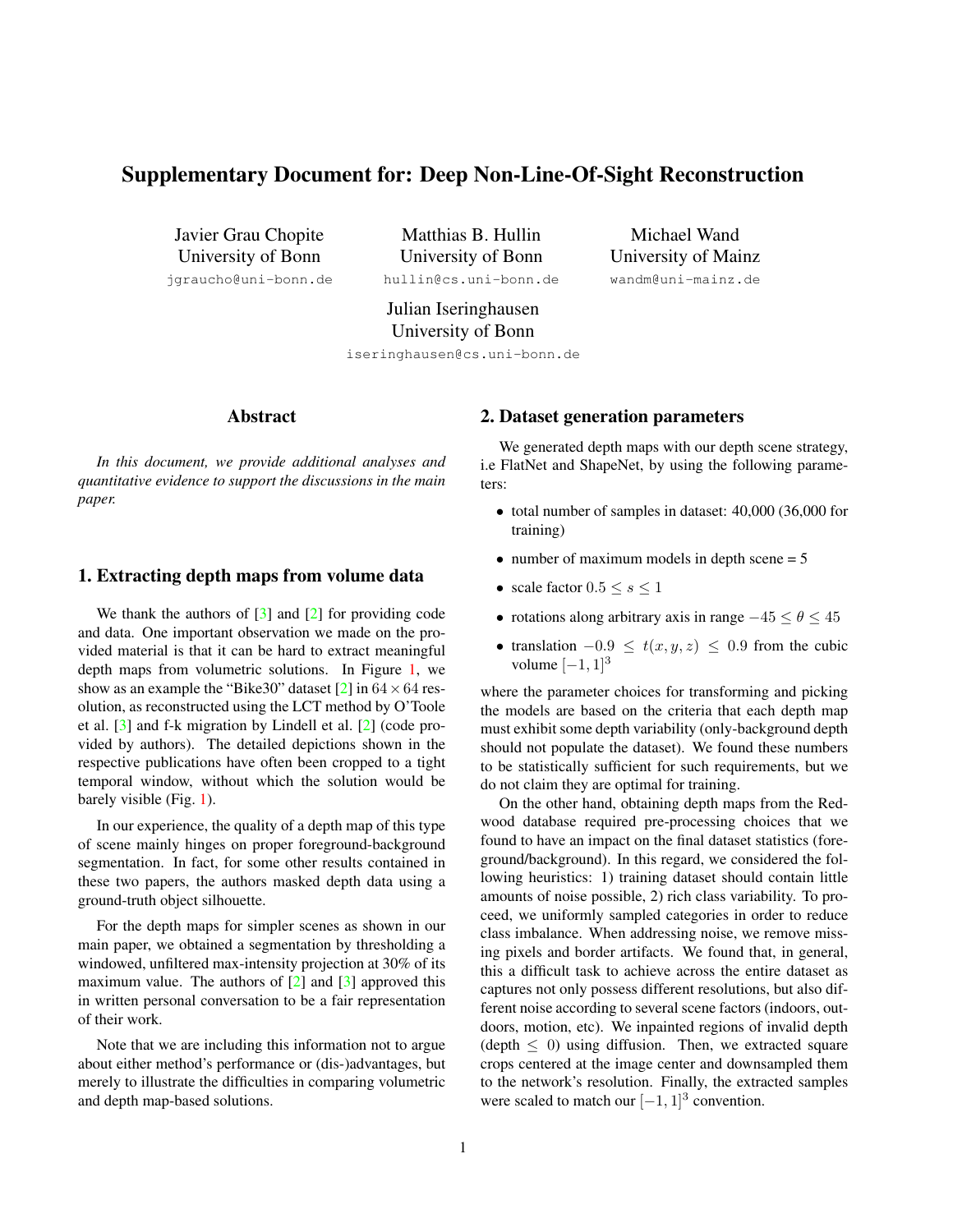<span id="page-1-2"></span>

<span id="page-1-0"></span>Figure 1. Reconstruction of a downsampled ( $64 \times 64 \times 512$ ) version of the Bike30 dataset [\[2\]](#page-2-1) using LCT (a) and f-k migration (b), shown in max-intensity projection as proposed by the authors of the respective works. At the top of each group is the reconstructed volume projected into the  $z - y$  plane. Only a small portion of the volume (highlighted by a box) contains the target object. From the full volume and a temporally windowed version (suffix "-window"), we have obtained maximum-intensity projections (middle row) and attempted segmenting the object (bottom row) by setting a threshold of 30% on the projected image or its Laplacian-filtered version (suffix "\_filt").

# 3. Spatial/temporal downsampling series for LCT reconstruction

We provide spatial and temporal decimation series for the light cone transform (Figure [2\)](#page-1-1). The coarsening of the spatial dimension immediately maps to the output, since LCT operates at a fixed resolution and cannot upsample. In case of a temporal reduction, details wash out until they become unrecognizable.

#### 4. Evaluating regressor choices

An important component of our pipeline is making architectural decisions suitable for treating the dimensional-



<span id="page-1-1"></span>Figure 2. LCT reconstructions [\[3\]](#page-2-0) on spatially and temporally downsampled data. Shown are a synthetic (top) and a real-world (bottom) example. Full resolution (far left) is  $32 \times 32 \times 256$ .

ity mismatch when mapping transient volumes to 2D depth maps. As the target shape is globally encoded in the transient volume, a naive approach would be placing a dense network directly correlating inputs and outputs. This approach results prohibitively expensive as it adds 1 billion parameters for optimization. Hence, we resort to convolutional regressors given their success for segmentation tasks. While we build upon the work from [\[4,](#page-2-2) [1\]](#page-2-3) to design our 3D/2D encoder-decoder, we find that numerous choices are available when computing depth values at the output end of the network. Authors in [\[2\]](#page-2-1) opted for a multi-scale convolutional upsampler with by-pass connections that use the intensity image to alleviate gradient flow. However, for the NLOS case, intensity images computed from the transient volumes contain very little information about the target due to the presence of the diffuse wall. Thus, an upsampler network such as in [\[2\]](#page-2-1) is not useful.

To build our regressor module, we considered fullyconnected layers and traditional convolutional networks. We trained four networks on the ShapeNet dataset with different regressor modules:

- a  $1 \times 1$  convolution to average incoming depth maps  $(Conv1 \times 1)$ ,
- a  $1 \times 1$  convolution followed by one dense layers (1dense),